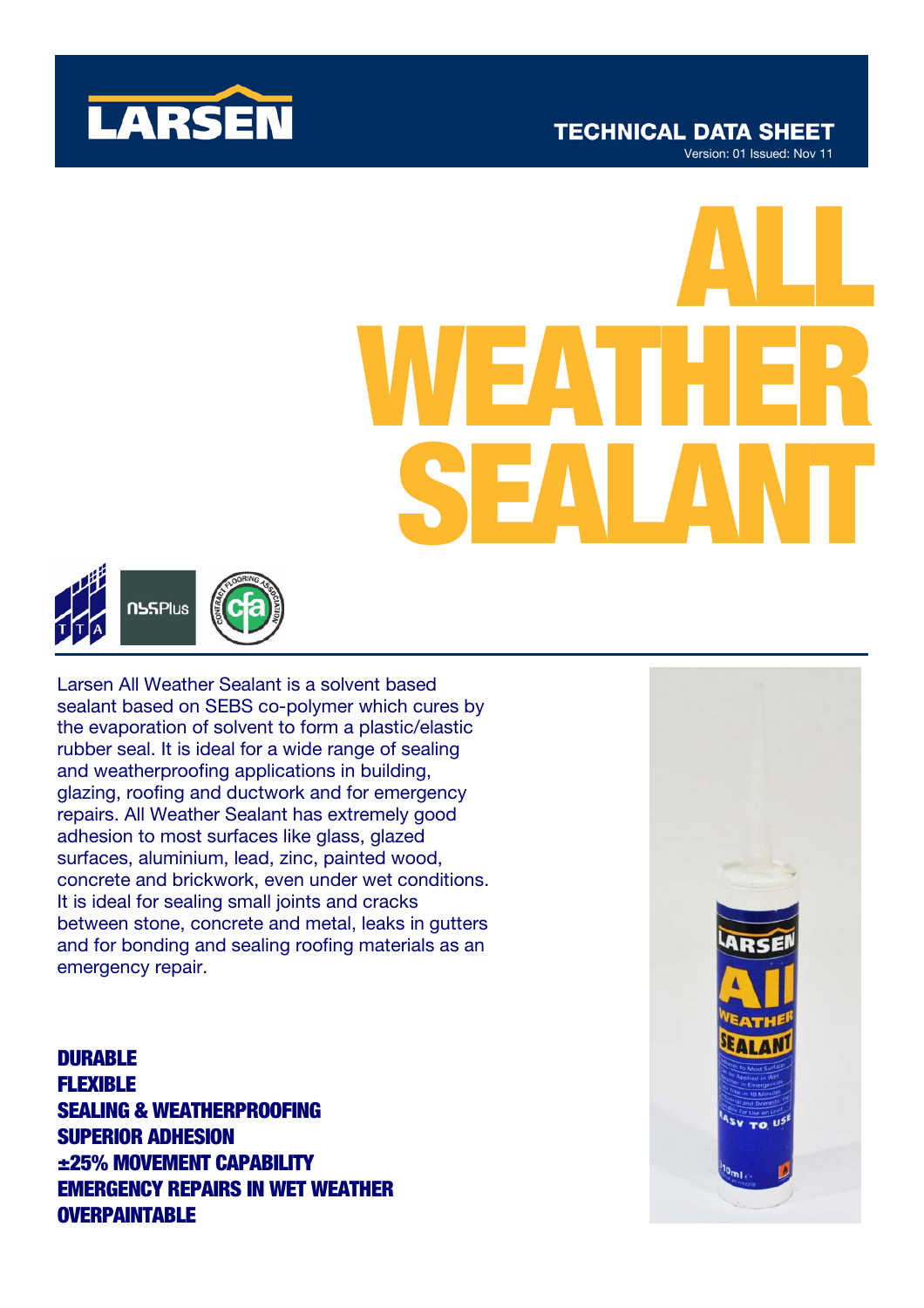

Version: 01 Issued: Nov 11

# TECHNICAL INFORMATION:

| PRODUCT INFORMATION         |                                                                                                                         |
|-----------------------------|-------------------------------------------------------------------------------------------------------------------------|
| <b>FORM:</b>                | Paste                                                                                                                   |
| <b>COLOUR:</b>              | <b>Black, Clear and White</b>                                                                                           |
| <b>SPECIFIC GRAVITY:</b>    | 0.95 g/ml                                                                                                               |
| <b>MOVEMENT:</b>            | $+/-25%$                                                                                                                |
| <b>TACK FREE:</b>           | $~10$ min @ 20 $\degree$ C                                                                                              |
| <b>APPLICATION TEMP.:</b>   | $+5$ to $+40^{\circ}$ C                                                                                                 |
| <b>TEMP. RESISTANCE:</b>    | $-20$ to $+100$ °C                                                                                                      |
| <b>FLASH POINT:</b>         | $21^{\circ}$ C - $55^{\circ}$ C                                                                                         |
| <b>SHORE A HARDNESS:</b>    | 14                                                                                                                      |
| <b>ELONGATION AT BREAK:</b> | 300%                                                                                                                    |
| 100% MODULUS:               | 0.15 MPa                                                                                                                |
| <b>MINIMUM JOINT WIDTH:</b> | 4mm                                                                                                                     |
| <b>MAXIMUM JOINT WIDTH:</b> | 10 <sub>mm</sub>                                                                                                        |
| <b>COVERAGE:</b>            | <b>Linear Metres / cartridge</b><br><b>Joint</b><br>4x6mm<br>13<br>8x6mm<br>$6\phantom{1}6$<br>10x8mm<br>$\overline{4}$ |